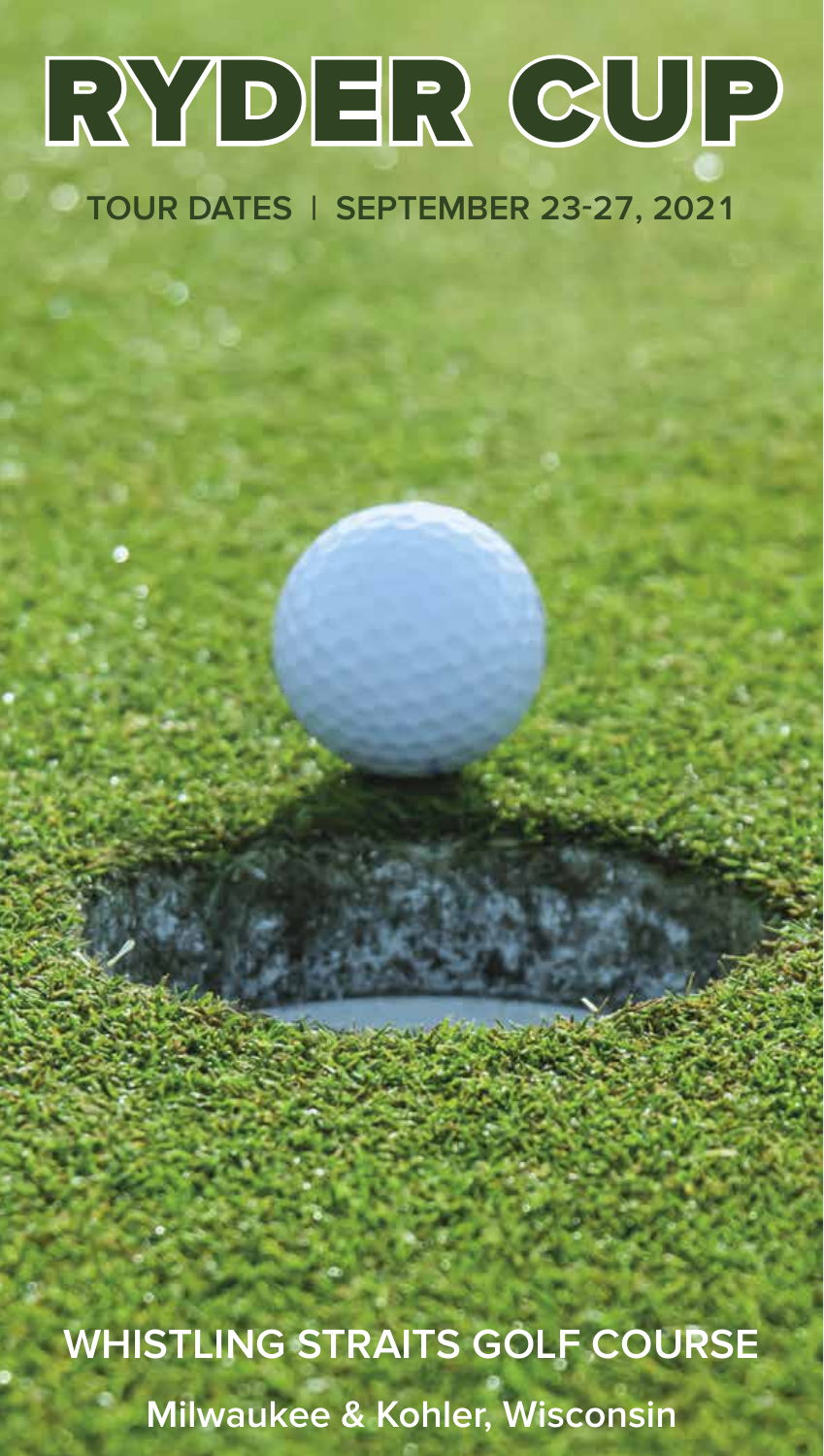ALUMNI TRAVEL PROGRAM UNIVERSITY OF ILLINOIS ALUMNI ASSOCIATION

**EXPLORERS** 

Dear Friends,

Next September, come witness the prestigious Ryder Cup—a biennial men's golf competition that rotates between home courses in Europe and the United States.

Known for its unrivaled venues, and ardent spectators and fans, the Ryder Cup features elite players from the U.S. and Europe who travel to support and compete for their country throughout three full days of tournament play.

Join us in 2021 when the U.S. hosts the Ryder Cup on home turf in Wisconsin at the world-famous Whistling Straits Golf Course!

We hope to see you there!

Jerryle Dillavou

Jennifer Dillavou President, University of Illinois Alumni Association Associate Vice Chancellor for Alumni Relations, UIUC

#### TRAVEL WITH **CONFIDENCE**

view our enhanced safety protocols at sportsandentertainment travel.com/wellness/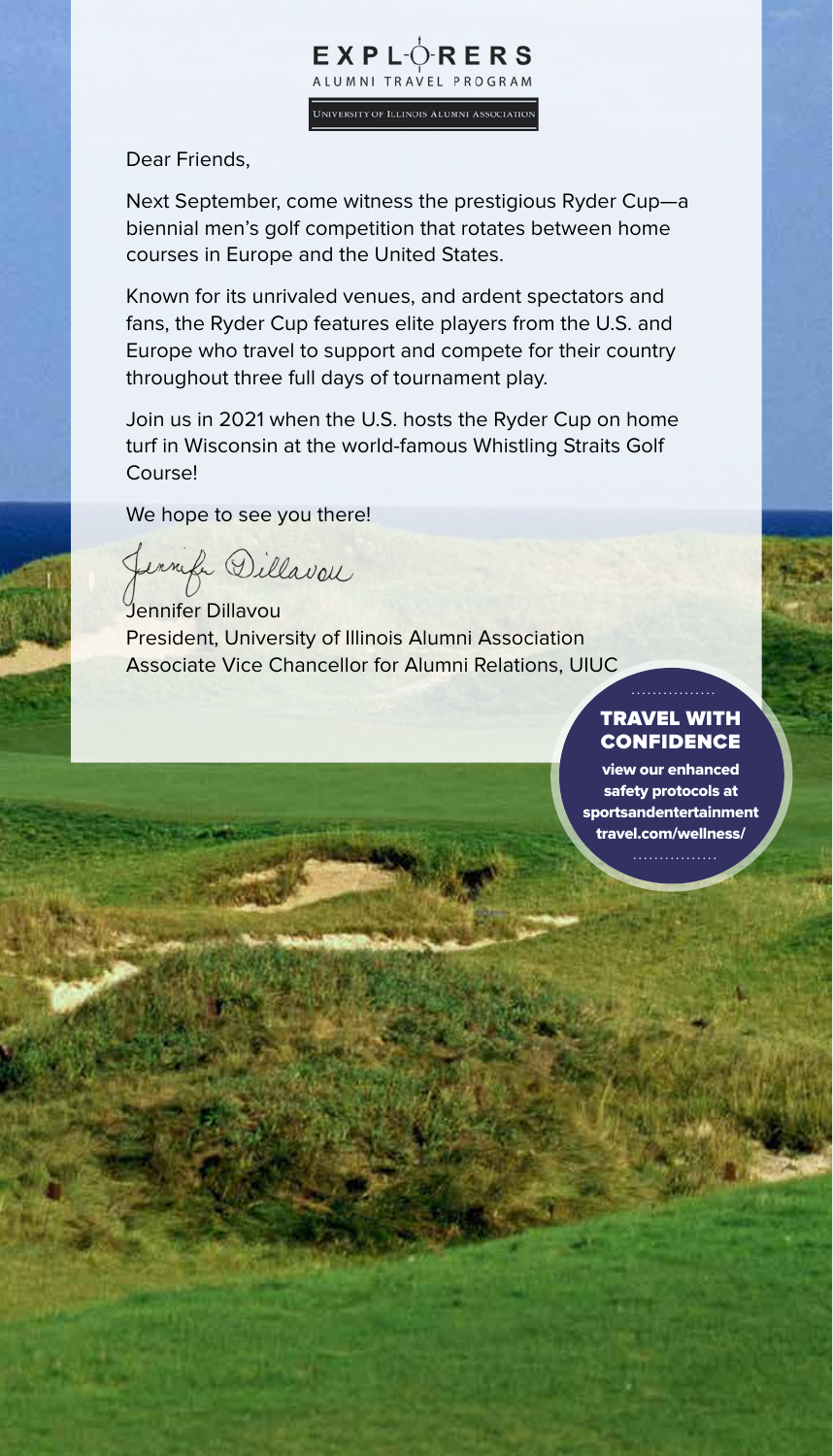# Tour Itinerary

### **THURSDAY, SEPTEMBER 23**

Arrival Day - Check into Aloft Milwaukee Downtown. Meet Sports & Entertainment Travel Staff to pick up souvenirs and on-site travel documents. Evening welcome reception with a special golf industry speaker, food and beverages.

### **FRIDAY, SEPTEMBER 24**

Depart for Whistling Straits Golf Course in Kohler for opening day of the Ryder Cup. With your all-day grounds ticket, watch Foursome and Fourball matches between the USA and Europe. Return to hotel at the end of play.

## **SATURDAY, SEPTEMBER 25**

Depart for Whistling Straits for day two of Ryder Cup action! Take advantage of your all-day grounds ticket to observe additional Foursome and Fourball matchups between the USA and Europe to see who can take control before the final day. Return to hotel at the end of play.

### **SUNDAY, SEPTEMBER 26**

Depart for Whistling Straits for the final day of competition to see who will take home the 2021 Ryder Cup! All competitors duel it out against each other in Singles Matches. Enjoy a Ryder Cup grounds ticket for the day. Return to hotel at the end of play.

### **MONDAY, SEPTEMBER 27**

Check out of the hotel, and have a safe trip home!

# What's Included

- Four (4) nights deluxe hotel accommodations at the Aloft Milwaukee Downtown
- Check-in: Thursday, September 23

- Check-out: Monday, September 27
- Welcome table with Sports & Entertainment Travel **Staff**
- Welcome gathering with fellow travelers, featuring golf industry speaker, food and drinks
- Round-trip, private airport transportation from Milwaukee to the hotel
- Ryder Cup Ticket Grounds Pass for Friday, Saturday and Sunday
- Round-trip, private daily course transportation from Milwaukee to Kohler on Friday, Saturday and Sunday
- Official Ryder Cup Souvenirs
- Experienced Sports & Entertainment Staff Travel available throughout the tour
- Detailed pre-travel and on-site travel documents







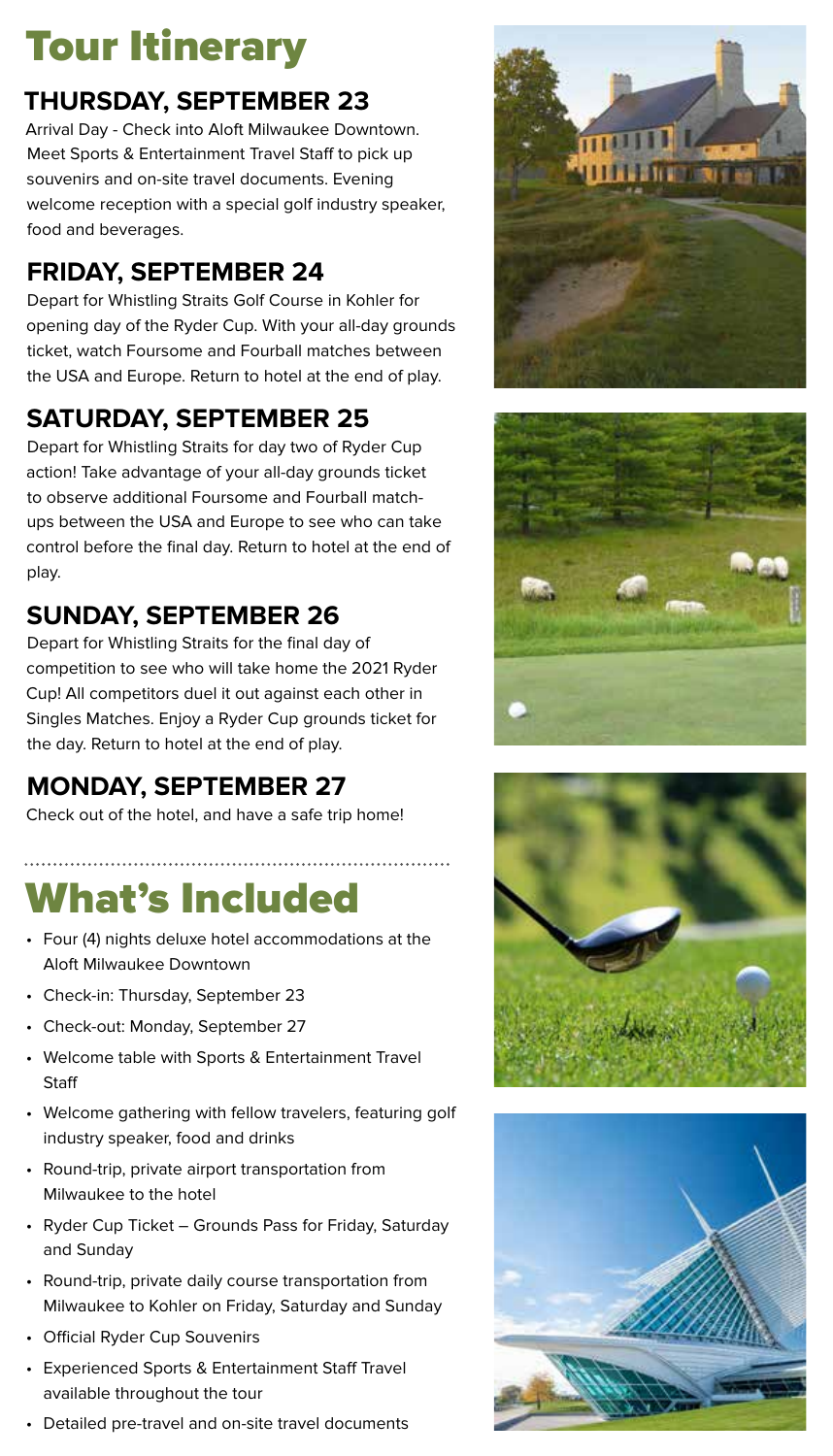# Host City and Course Highlights

**TITT** 

### **MILWAUKEE, WISCONSIN**

Milwaukee is a city that cherishes its roots, with revitalized architecture throughout downtown and a parade of summer festivals celebrating the diverse cultures that made the city what it is today.

Enjoy the renovated RiverWalk, and admire Lake Michigan while strolling the brand new arena district downtown.

Don't miss the most popular tourist attractions that include the Milwaukee Art Museum, the Harley-Davidson Museum, Chudnow Museum of Yesteryear, and Old World 3rd Street.

### **WHISTLING STRAITS GOLF COURSE**

Arguably the greatest championship course in the United States, The Straits at Whistling Straits has hosted the 2004, 2010 and 2015 PGA Championships and the 2007 U.S. Senior Open. Whistling Straits offers two courses of dynamic contrast and world-class prestige. Rugged and windswept terrain defines The Straits, sculpted along two miles of Lake Michigan's shoreline.

Borrowing influences from Irish links courses, The Straits has fescue fairways and massive sand dune bunkers. Just inland, interspersed by four meandering streams, the grassland and dunes aspect of The Irish is a deceiving tranquil landscape.

mmmut